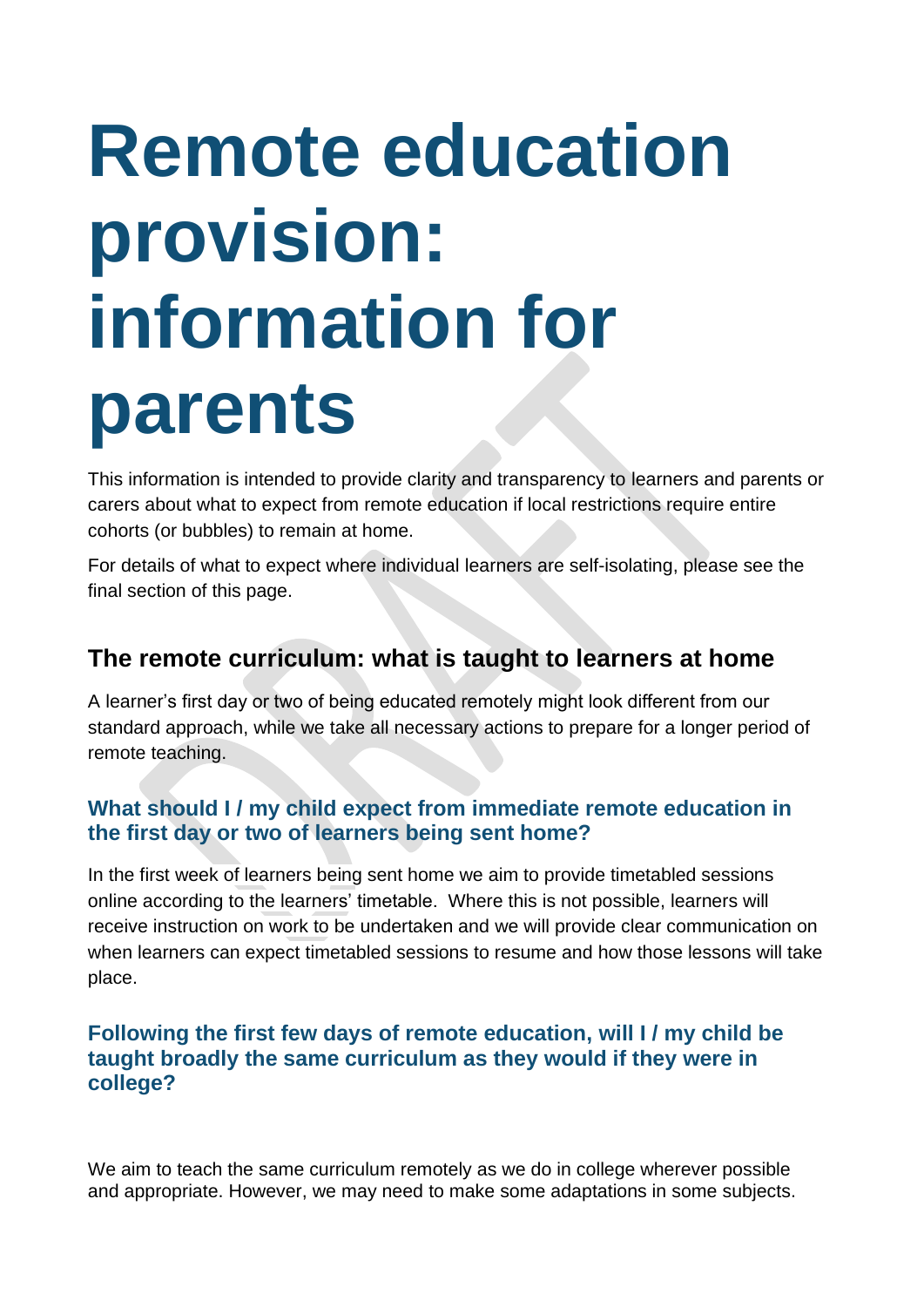For example, where courses have a practical element that requires access to physical space and materials, we will focus remote learning activities on the associated theoretical learning to make sure that we can prioritise missed practical time on the learners' return to college.

# **Remote teaching and study time each day**

#### **How long can I expect work set by the college to take me / my child each day?**

We expect that remote education (including remote teaching and independent work) will take learners broadly the following number of hours each day:

#### **14 – 16**

We will move the majority of learning online and expect time commitments to be broadly in line with timetables.

#### **16 – 19**

We will move the majority of learning online and expect time commitments to be broadly in line with timetables.

#### **Apprentices**

We will move the majority of learning online and expect time commitments to be broadly in line with learners' existing timetables.

#### **Adult Education**

We will move the majority of learning online and expect time commitments to be broadly in line with timetables.

# **Accessing remote education**

### **How will I / my child access any online remote education you are providing?**

At Solihull College and University Centre and Stratford Upon Avon College we use a number of online platforms and services to deliver lessons. Your teaching team will select the systems that are most appropriate to your chosen subject and level of study. You will receive an induction on these systems and will use them throughout the duration of your course. We aim that you will become comfortable using these systems and hope that this will make any change from in-person to remote learning much easier for you.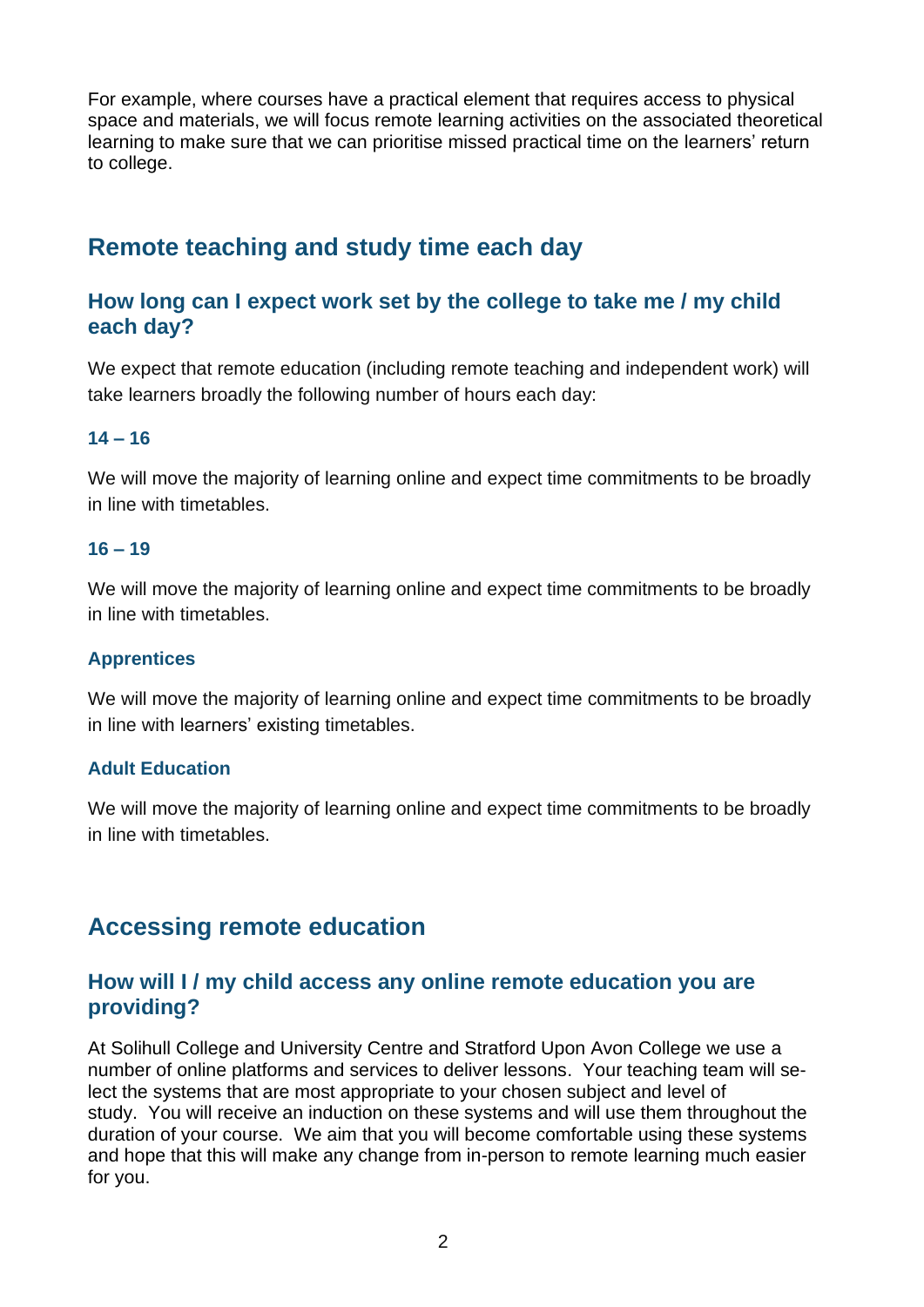The platforms and services provided by the college include:

- Moodle (our Virtual Learning Environment) Moodle is used to make resources and activities available to you 24-7 on and off our college campuses. Your teacher may also request that you submit assignments on Moodle by uploading your work.
- Microsoft Teams Teams is used for the delivery of 'live' online lessons. If you are attending timetabled lessons remotely, you will use Teams to dial into your lesson. Our teachers also use Microsoft Teams to communicate with learners individually and to post messages and work to groups of learners.
- Class Notebook Class Notebook is a system that enables you to build a digital, interactive folder of all of your notes, handouts and worksheets. You can easily add weblinks, videos and images to your notes. Your folder is automatically shared with your teacher; so your teacher will always have up to date information on your work and progress.
- ProPortal ProPortal is your online Individual Learning Plan. This is where your teacher will record your formal assessment grades that contribute towards the achievement of your qualification. Your tutor will also use ProPortal to provide progress information, set targets with you and record any causes for celebration or concern.
- SmartAssessor (Apprenticeships only) Smart Assessor is our e-portfolio system for uploading evidence and recording the progress of our apprentices. As an apprentice at our college, you can review your evidence and track your progress online using this system.

If you require additional help to get used to these systems, support is available through the Open Access Team [\(openaccessteam@solihull.ac.uk\)](mailto:openaccessteam@solihull.ac.uk), they can offer one-to-one or group tuition and support to help you to get the most out of the college's systems.

## **If my child does not have digital or online access at home, how will you support them to access remote education?**

We recognise that some learners may not have suitable online access at home. We take the following approaches to support those learners to access remote education:

In your one-to-one tutorials your personal tutor will explore your ability to work remotely and will work with you to develop a plan for your learning should you need to learn remotely for a period of time. Your plan should take into account:

- Your access to digital devices and an internet connection
- Your access to a suitable space for learning
- Your current digital skills
- Your levels of motivation and experiences of independent learning

A range of interventions can be made depending upon your individual circumstances but your plan may include arrangements to:

> • temporarily loan appropriate hardware from the college (depending upon availability)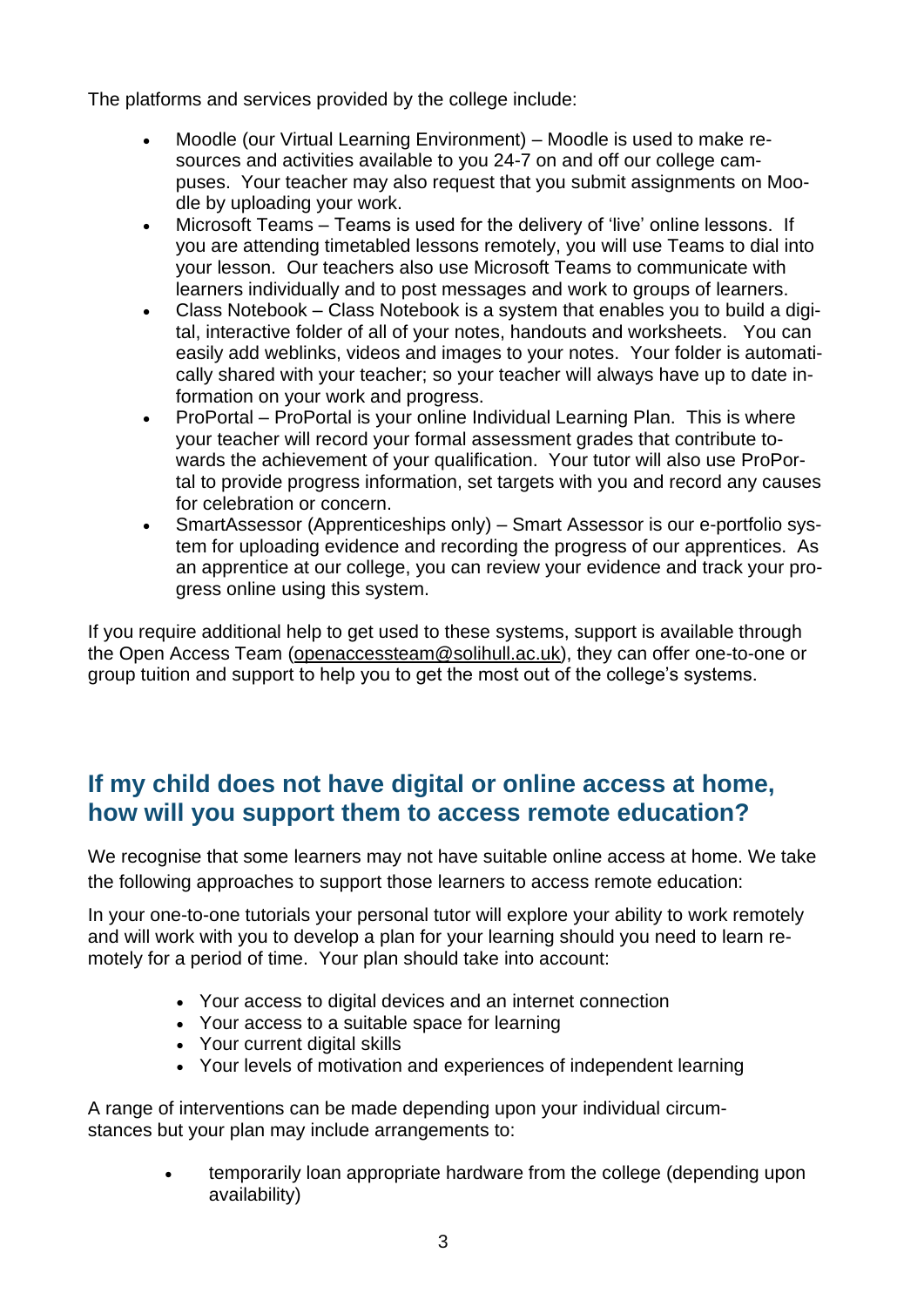- make adjustments to lesson activities and provide alternative assessment options to enable you to access learning with devices that are available to you (e.g. adjusting a lesson so that it can be accessed effectively on a Smartphone)
- provide you with print materials for you to use to learn from home
- discuss strategies for managing your learning, taking into account your access to devices, commitments and any other circumstances that may become barriers to learning and success
- discuss ways that you can submit work to your tutor and receive feedback
- arrange a working space for you in the College (only if safe and appropriate to do so)

## **How will my child be taught remotely?**

The college uses a variety of approaches to the delivery of remote learning and there will be some variation in the approaches taken depending upon your level of study and your chosen subject specialism.

While learning online you may experience:

- live online teaching (using Microsoft Teams)
- pre-recorded lectures / lessons recorded by your teacher
- carefully selected video clips available through the college or in the public domain
- online lessons and resources purchased by the College
- research using books, e-books, journals and online resources
- problem-based learning activities
- online assessment activities such as quizzes, assignments, practice exam questions and learning based games
- completion of workbooks and offline activities

## **Engagement and feedback**

#### **What are your expectations for my child's engagement and the support that we as parents and carers should provide at home?**

#### **Expectations for learners' engagement with remote education**

Learners will be expected to attend timetabled sessions online where it is possible for them to do so and to notify their teacher of any likely absence as soon as possible to ensure that catch up work can be made available.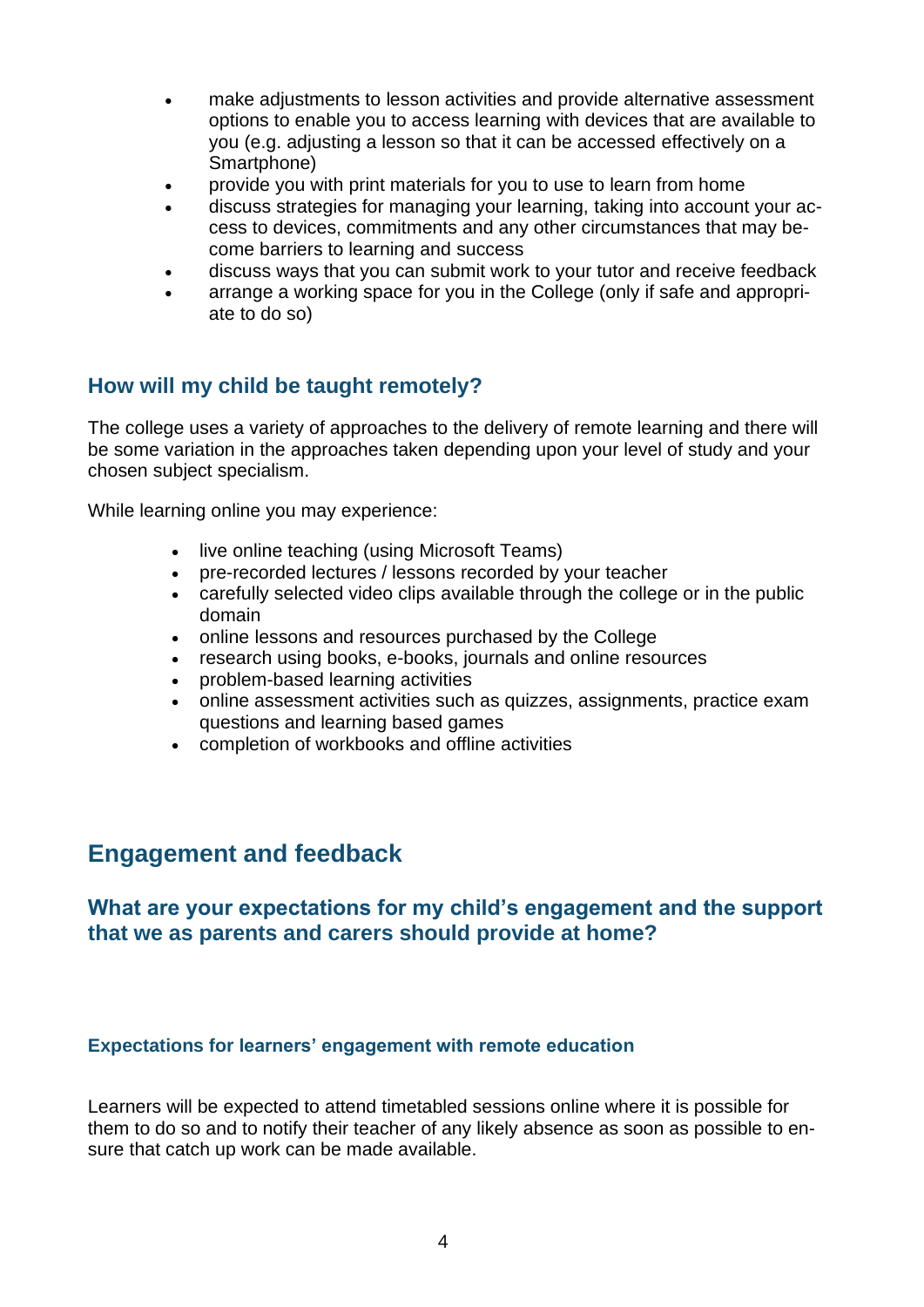During online lessons, learners will be expected to conduct themselves in an appropriate manner in line with the college's [Learner](https://www.solihull.ac.uk/wp-content/uploads/2018/09/Student-Charter-2018.pdf) Charter and our [Blended / Remote Learning](https://www.solihull.ac.uk/wp-content/uploads/2020/12/blended-remote-learning-policy.pdf)  [Policy.](https://www.solihull.ac.uk/wp-content/uploads/2020/12/blended-remote-learning-policy.pdf)

During online 'live' sessions learners will be required to interact with their teacher and peers in order to demonstrate and deepen their understanding. Interaction in lessons may take place in a range of ways, including but not limited to the use of text chat, discussion, polls and quizzing tools, contributions to collaborative documents and through the sharing of individual work. The teacher will select interaction and engagement tools based upon their knowledge of the needs and interests of group members. Learners will be required to engage in ways that are available to them and that demonstrate their understanding and progress.

#### **Expectations of parental support, for example, setting routines to support your child's education**

You should support your child, where needed, to be organised and prepared for their sessions and to maintain a high level of attendance.

If your child requires support in class due to a specific learning need, you should allow them to learn with as much independence as possible, while ensuring that they remain focused and on track.

If you have concerns regarding your child's ability to participate in online sessions or to complete the work set for them remotely, you should communicate with your child's tutor outside of the timetabled sessions, to ensure that difficulties can be dealt with sensitively.

## **How will you check whether my child is engaging with their work and how will I be informed if there are concerns?**

Your attendance at live online sessions will be recorded in our register system and will form a part of your attendance percentage. Learner attendance will be regularly reviewed in accordance with our Attendance and Punctuality Policy.

Engagement will be checked throughout the session through participation in group discussion, chat, question and answer and other class activities.

Where your teacher has a concern regarding your engagement in online sessions we will address this through our standard college processes set out in the policy above.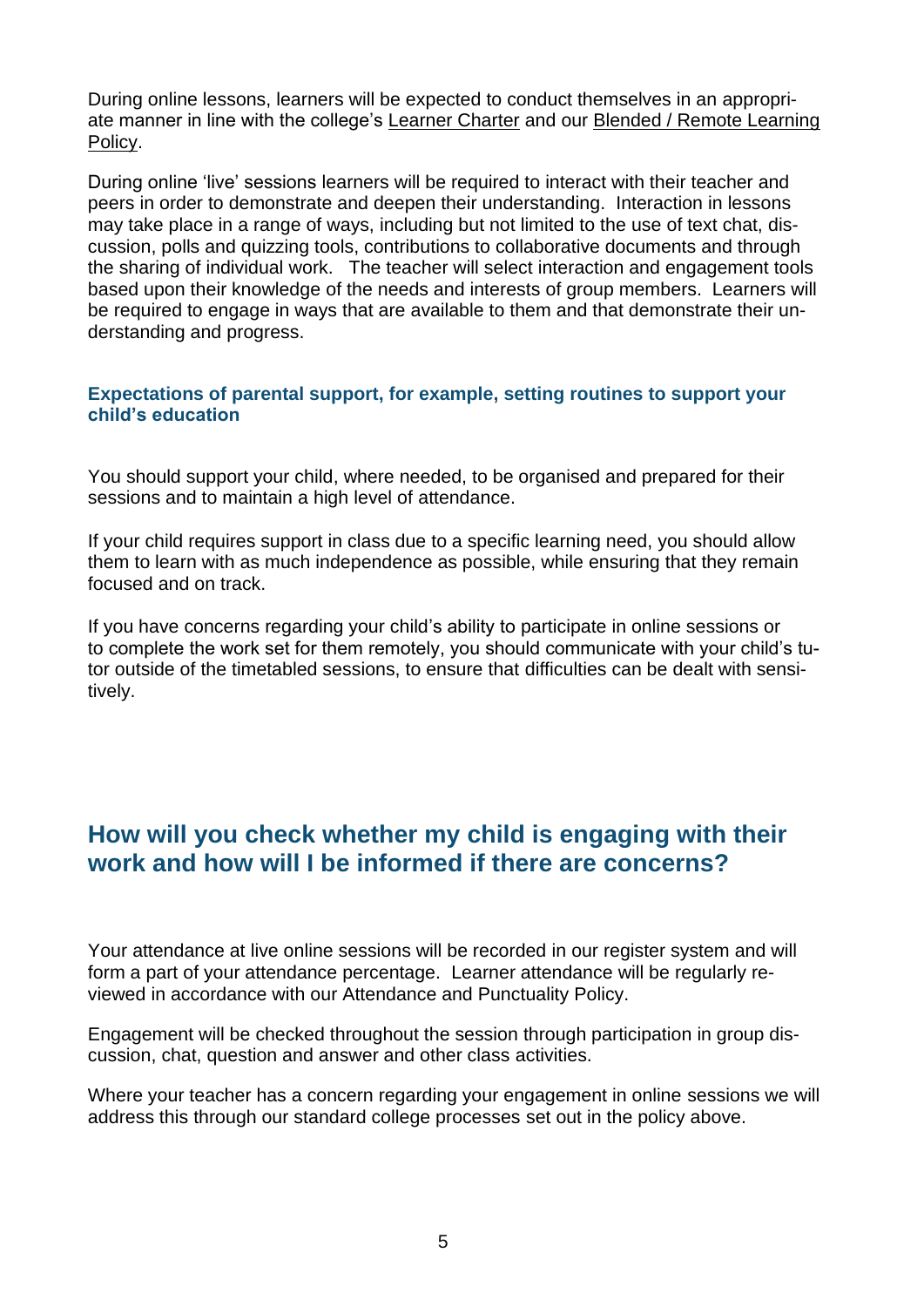# **How will you assess my child's work and progress?**

Feedback can take many forms and may not always mean extensive written comments for individual children. For example, whole-class feedback or quizzes marked automatically via digital platforms are also valid and effective methods, amongst many others. Our approach to feeding back on learner work is as follows:

Your teaching team will assess your progress through a range of formal and informal assessment methods which will have been carefully chosen to meet the needs of your group. These may include (but will not be limited to):

- o In class assessments and activities
- $\circ$  Your teachers' observation of your contribution to class discussions and group activities
- o Online quizzes and assessments completed in class and in timetabled directed independent study time
- o Written work that is submitted to and marked by your teacher
- o Practice assessments to prepare you for formal assessments

Methods of delivering feedback to you depend upon assessment methods used and may include annotations on submitted work, written developmental feedback with targets for improvement, automated feedback from online quizzes, whole group feedback and oneto-one discussions.

# **Additional support for learners with particular needs**

### **How will you work with me to help my child who needs additional support from adults at home to access remote education?**

We recognise that some learners, for example some learners with special educational needs and disabilities (SEND), may not be able to access remote education without support from adults at home. We acknowledge the difficulties this may place on families, and we will work with parents and carers to support those learners in the following ways:

We will work with those learners who have special educational needs to ensure that their individual needs are met. If you have special educational needs we will explore options with you to ensure that you can get the most out of your lessons when learning remotely. Depending upon your individual needs, support may include;

- Additional training sessions to help you build comfort and confidence in accessing your online lessons independently
- The provision of guides to assist you in navigating our online systems
- Access to a suitable space on campus with staff available to support you in getting logged onto your online lessons
- Support in your online sessions from a Learning Support Assistant